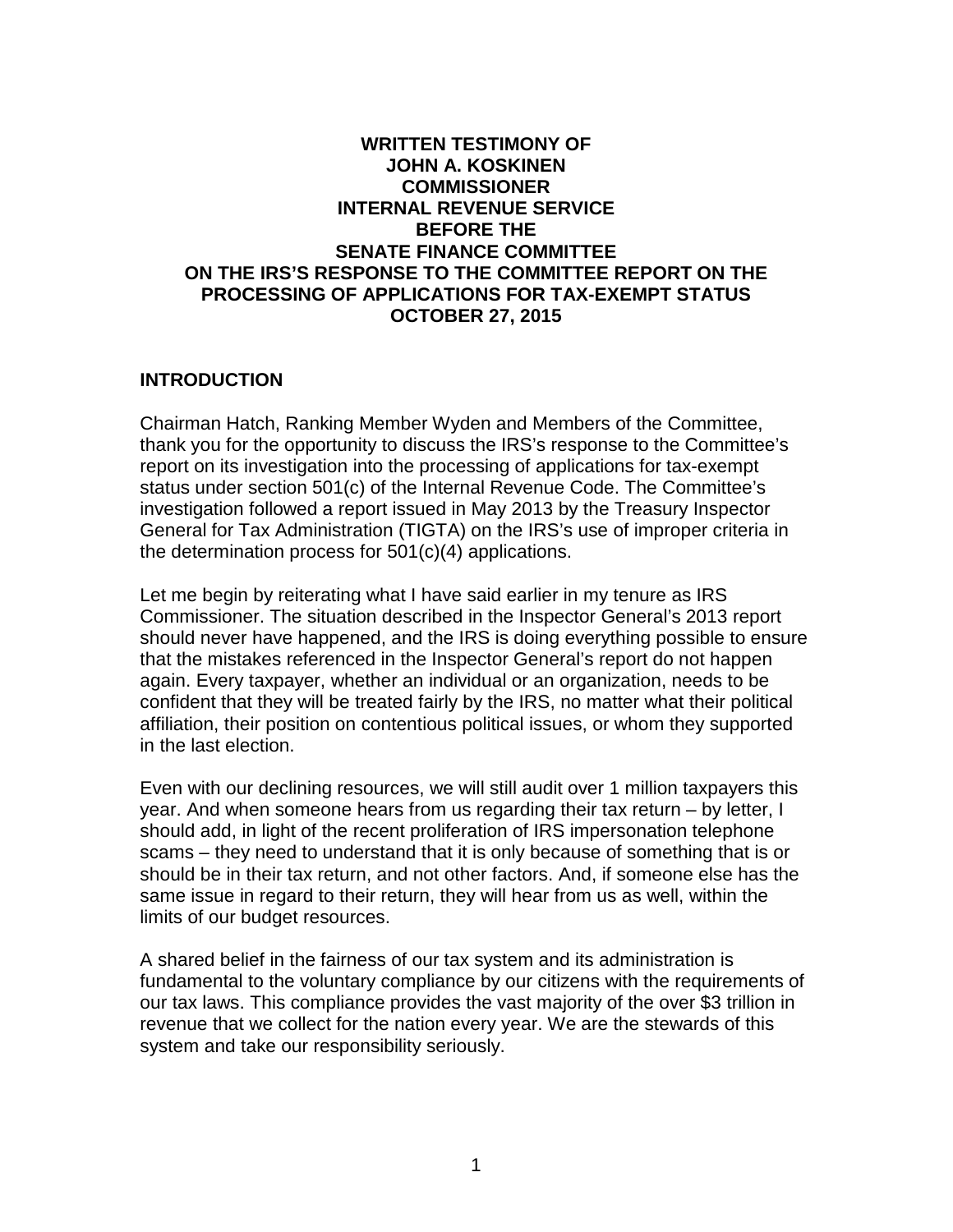As part of our work to move forward, we have implemented all of the recommendations made by the Inspector General in his May 2013 report. The changes we made in response to those recommendations include: eliminating the use of inappropriate criteria; expediting the processing of section 501(c)(4) applications; establishing a new process for documenting the reasons why applications are chosen for further review; developing guidelines for specialists in the IRS's Exempt Organizations (EO) division on how to process requests for tax-exempt status involving organizations engaging in potentially significant political campaign intervention; and creating a formal, documented process for EO determinations personnel to request assistance from technical experts. EO is committed to providing annual training for employees on political campaign intervention.

The Inspector General reviewed our actions and issued a follow-up report in March of this year, noting that the IRS had taken "significant actions" to address his recommendations.

# **RESPONDING TO THE COMMITTEE REPORT**

We appreciate the enormous amount of hard work done and time spent by the Committee and its staff in investigating this matter and developing the report that is the subject of today's hearing. By its thorough and detailed nature, the Committee's report provides a full account of the IRS's section 501(c)(4) processing issues.

It is important to note that the IRS cooperated fully with the Committee's investigation and the investigations conducted by other Congressional committees, the Inspector General and the Department of Justice. Our efforts resulted in the production of more than 1.3 million pages of unredacted documents to this Committee and the House Ways and Means Committee, including approximately 80,000 emails sent or received by former Director of Exempt Organizations Lois Lerner. More than 250 IRS employees spent more than 160,000 hours working directly on complying with the investigations, at a cost to the agency of approximately \$20 million.

I am pleased to report, as I advised the Chairman and the Ranking Member by letter earlier, that the IRS has accepted all the recommendations in the Committee's report that are within our control – those that did not involve tax policy matters or legislative action. They include 15 of the report's 18 bipartisan recommendations and also six of the recommendations in the separate sections prepared by the Majority and Minority. I have attached a copy of my letter to this testimony for inclusion in the record.

The IRS has already made significant progress in implementing the Committee's recommendations within our control. In part, this is because a number of the Committee's recommendations overlap with the recommendations of the May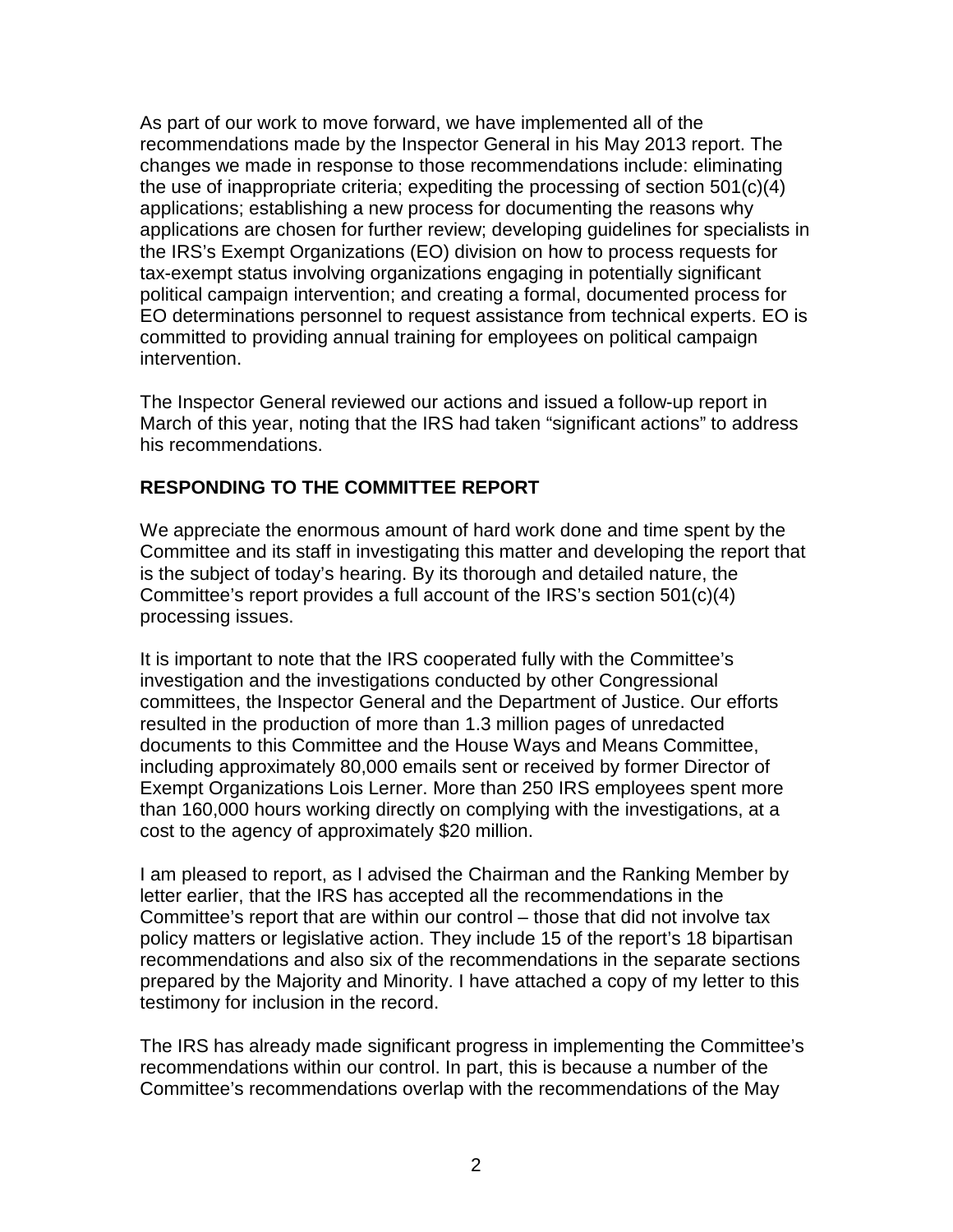2013 Inspector General's report noted above. In addition, we have been working diligently over the last three months to implement those recommendations made by the Committee that do not overlap with those of the Inspector General.

### **IMPROVING PROCESSES IN THE EXEMPT ORGANIZATIONS AREA**

Following is an overview of the significant actions that we have already taken or are taking in response to the Committee's recommendations. For the sake of brevity, we have grouped our actions into 10 broad categories that reflect the Committee's major concerns in relation to the processing of applications for taxexempt status. The categories are as follows:

*Promoting Transparency and Accessibility in the Exempt Organizations Determination Process.* The IRS has taken a number of actions to ensure that the determination process for organizations applying for tax-exempt status is transparent, and that the public can easily obtain information on our procedures. For example, since the release of the Inspector General's May 2013 report, EO has made significant progress in facilitating public access to relevant materials through substantive updates to the Internal Revenue Manual (IRM) sections and revenue procedures that relate to the application process. These resources continue to be available to the public via the IRS website, IRS.gov. Moving forward, EO will review the instructions for the IRS forms that organizations use when applying for tax-exempt status, and will add references to the resources available on IRS.gov as needed.

*Streamlining the Exempt Organizations Determination Process to Ensure Timely Processing and Reduce Delay.* EO is committed to processing applications for tax-exempt status in a timely manner and resolving all determination cases within 270 days as recommended by the Committee. The IRS has taken a number of actions since the beginning of the Committee's investigation that have been designed to reduce processing times and eliminate any backlog. For example, in 2014 EO began tracking cases once they became 90 days old to ensure that potential barriers to resolution were addressed early on. This action and others complemented measures already adopted in response to the Inspector General's 2013 report, including the "Optional Expedited Process" for 501(c)(4) organizations with potential political campaign intervention activities. As a result of our actions, the average age of the application inventory has been significantly reduced. From April 2014 to July 2015, applications submitted on Forms 1023 – which are used by organizations applying for  $501(c)(3)$  status and make up the majority of the EO application inventory – dropped from an average age of 256 days to 107 days. Applications submitted on Forms 1024 – which are used by organizations applying for tax-exempt status under section 501(c)(4) and other Code sections – went from an average age of 256 days to 112 days. The IRS will continue its efforts to further reduce any overage inventory among applications for tax-exempt status.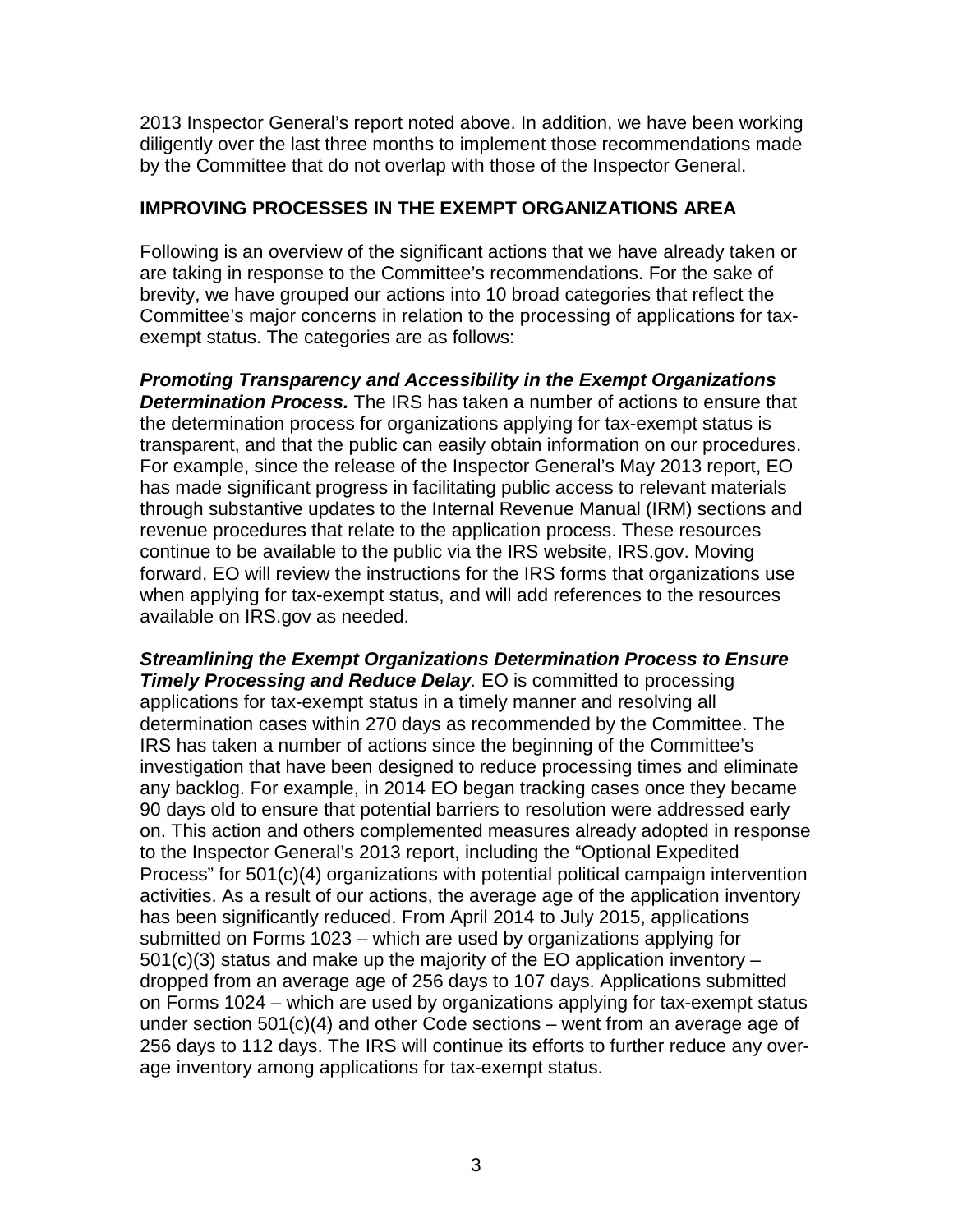*Realigning Organizational Functions for Improved Service.* One of the concerns raised in the Committee's report in regard to the management problems at the IRS in 2013 involved the decentralization of EO leadership and employees. The IRS has made several notable structural changes to enable performance improvements. For example, the positions of EO Director and EO Director of Rulings and Agreements were relocated from Washington, D.C. to Cincinnati, Ohio, so the EO leadership is now located with most EO employees who process applications for tax-exempt status. Additionally, the Tax Exempt/Government Entities Division (TE/GE) worked closely with the Office of Chief Counsel to move functions performing legal analysis from TE/GE to Chief Counsel. As a result, there is now a clear separation of duties, as well as welldefined procedures and improved lines of communication between TE/GE leaders and their counterparts in the Office of Chief Counsel.

*Fostering a Culture of Accountability.* The IRS has taken a number of steps to ensure that TE/GE employees, managers and leadership operate in an environment of accountability in regard to the processing of applications for taxexempt status. For example, all TE/GE managers are now required to conduct regular workload reviews with their employees. In addition, the results of these reviews are shared with the senior leadership of each function, and the TE/GE Commissioner holds monthly Operational Reviews with each functional director. Information on the amount of time it takes to process cases is provided on a regular basis up the management chain, not only to TE/GE leadership but also to the IRS Commissioner and the Deputy Commissioner for Services and Enforcement. We believe this focus on case processing oversight directly contributes to, and ensures, improved processing times and reduced inventory. I would also note that the entire leadership chain of command, starting with the Commissioner's office and running down to the Director of Exempt Organizations and her direct reports, was replaced over two years ago.

*Strengthening Risk Management through Improved Communication.* The IRS has worked to ensure risks are managed more effectively throughout the organization, and within TE/GE in particular. In 2014, the IRS established an agency-wide enterprise risk management program, creating risk management liaisons in each area of our operations and providing for the regular identification and analysis of risks to be eliminated or managed across the agency. We are working to create a culture where employees are encouraged to think of themselves as risk managers and to report any issues or problems that occur. We are encouraging the further flow of information from front-line employees up through the organization as well as out to the front line from senior managers. As part of this program, TE/GE and the other IRS business divisions each established a new Risk Management Process to enable certain issues to be elevated to the executive leadership for review and discussion. This new and expansive process further mitigates the risk that sensitive issues may not be elevated in a timely manner.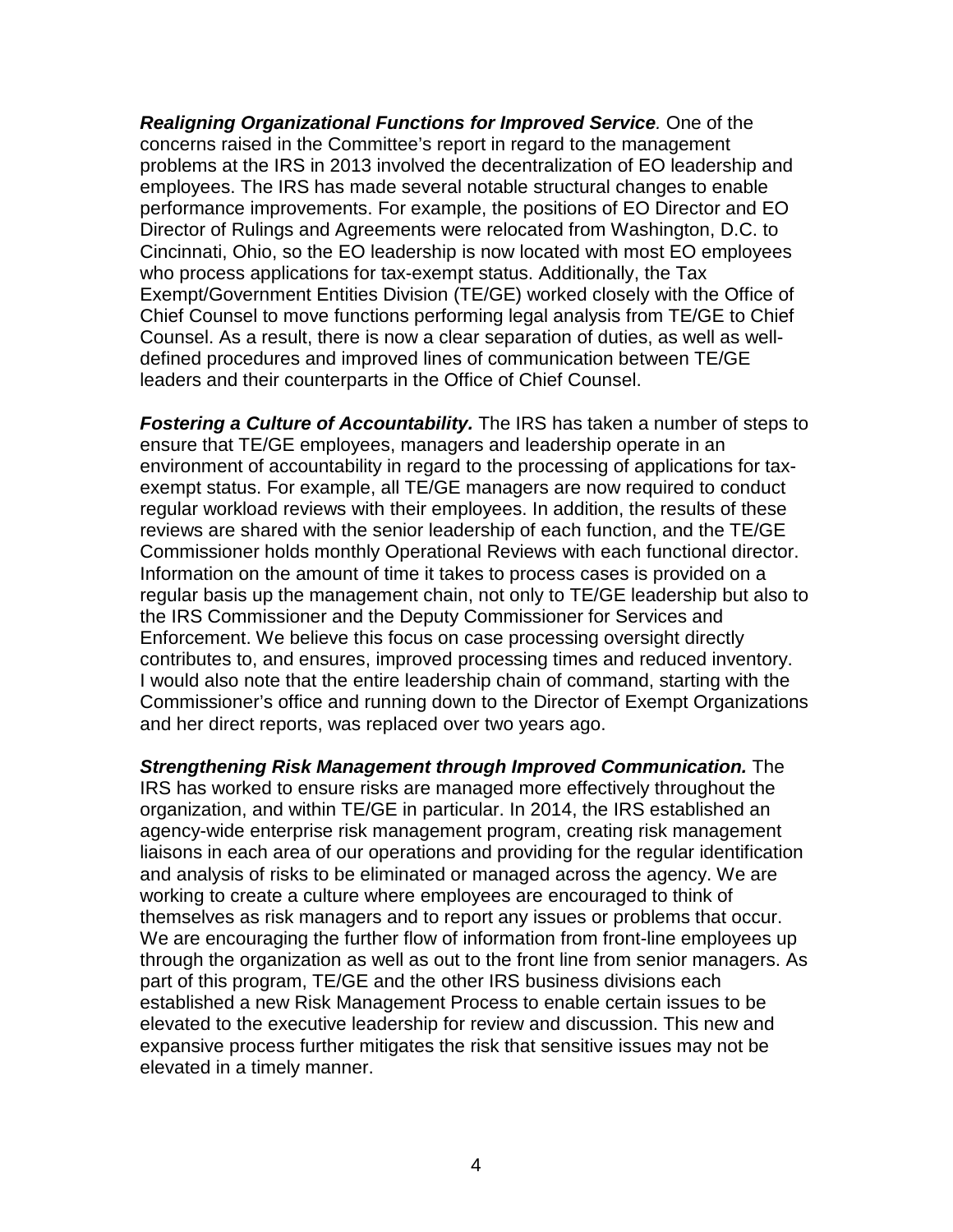*Bolstering Employee Training.* In response to the Inspector General's 2013 report, EO began developing new training and workshops for employees on a number of critical issues connected with the application process for tax-exempt status, including the difference between issue advocacy and political campaign intervention, and the proper way, under current law, to identify applications that require review of potentially significant political campaign intervention. EO is continuing to develop new ways of delivering and sharing training materials and technical expertise. For example, to respond to the Committee's interest in this area, EO conducted training this fall for determination specialists on quality standards, including standards for timely case processing. TE/GE is also implementing a "knowledge management" network which, when completed, will provide TE/GE employees with easy access to information on a wide range of technical issues, such as those involving unrelated business income tax, private foundations and employee plans.

*Ensuring Neutral Review Processes.* The IRS has taken a number of actions to ensure that a neutral review process exists for organizations applying for taxexempt status. For example, in response to the Inspector General's 2013 report, the IRS provided guidance to EO employees on the proper way to process applications for tax-exempt status when an organization does not provide the IRS with sufficient information to reach a conclusion about the application. In 2014, the IRS implemented new procedures to ensure that requests for additional information in cases involving potential political campaign intervention activities are appropriate in scope and scale. These include the development of a template letter, Letter 1312, "Request for Additional Information," to better standardize such requests. In addition, the Department of the Treasury and the IRS are in the process of developing guidance on social welfare and non-social welfare activities of 501(c)(4) organizations. Our efforts to develop this guidance have been greatly informed by the more than 160,000 public comments received in response to the 2013 proposed regulations. We asked for, and received, comments on several issues, including three major ones: the proposed definition of political campaign activity; to which organizations that definition should apply; and the amount of political activity an organization can engage in consistent with a particular tax-exempt status. Our goal is to provide guidance that is clear, fair to everyone, and easy to administer. I am attaching for the record a summary of the comments received on these three major issues.

*Improving Procedures under the Freedom of Information Act.* The IRS is taking several actions in response to the concern expressed by the Committee in its report that IRS employees did not properly respond to certain FOIA requests, including requests regarding groups applying for tax-exempt status. To ensure that employees responsible for responding to FOIA requests have the tools they need to conduct robust searches for such requests, which are increasingly complex in scope and volume, the IRS's Disclosure Office is preparing guidance in the form of written standard search procedures. This guidance will focus on many of the more frequently requested categories of information, and will include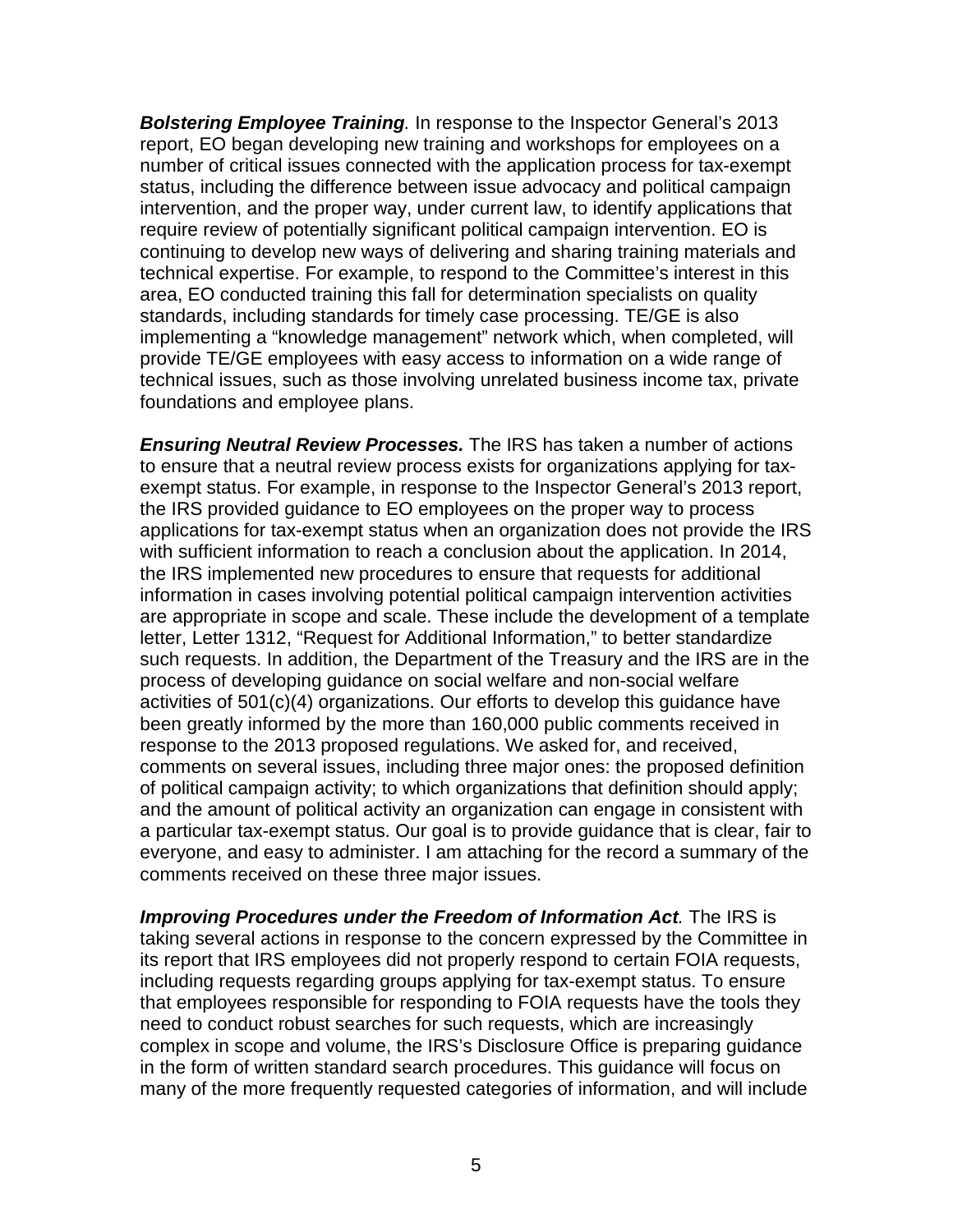contact lists. Employees processing FOIA requests will be trained in those procedures by the end of 2015. Additionally, EO in May 2015 released new procedures for handling FOIA requests involving the Exempt Organizations area, which will help ensure searches are appropriately conducted across all components of the EO function, as recommended by the Committee.

*Reviewing the Use of the Office Communicator System.* In its report, the Committee raised important questions about records retention, as well as questions regarding IRS employees' use of the Office Communicator System (OCS). Similar to an internal instant messaging system, OCS enables IRS employees to hold virtual meetings and virtual training events involving large numbers of employees and offices. Employees also use OCS as an informal means of communication. Currently, the IRM advises employees who create Federal records using informal means of documentation or communication, including OCS, to convert those records to a more structured format to facilitate records management and enable appropriate retention. The IRS is working with the National Archives and Records Administration (NARA) on these issues and plans to improve this guidance by adding more specific instructions and clarifying examples.

### *Responding to Government Accountability Office (GAO)*

*Recommendations.* In June 2015, the GAO released a report on the criteria the IRS uses to select exempt organizations for audit. In this report, the GAO found no evidence of organizations being selected in an unfair or biased manner. At the same time, the GAO also identified areas where EO's system of internal controls for the audit selection process could be improved in order to reduce the risk of returns being selected for audit in an unfair or biased manner. When the report was released, the IRS agreed with the GAO's recommendations, and stated that it was in the process of implementing them. The Committee has also recommended that the IRS implement the GAO's recommendations, and we are continuing to do so, tightening the internal controls for the audit selection process.

#### **ENHANCING RECORDS RETENTION PROCEDURES**

The investigations into the determination process for tax-exempt status also raised another issue that we have been working to address, and that is the need to ensure that electronic media containing important records are preserved and protected. This issue was brought into focus with the Inspector General's release of a report on June 30, 2015, on the IRS's production of emails relevant to the investigations by the Committee, the Inspector General and others into the issues surrounding the processing of applications for tax-exempt status.

The Inspector General's June 2015 report described difficulties encountered in searching for emails and retrieving them from the IRS's outdated system for electronic records retention. This included the erasure in March 2014 of 422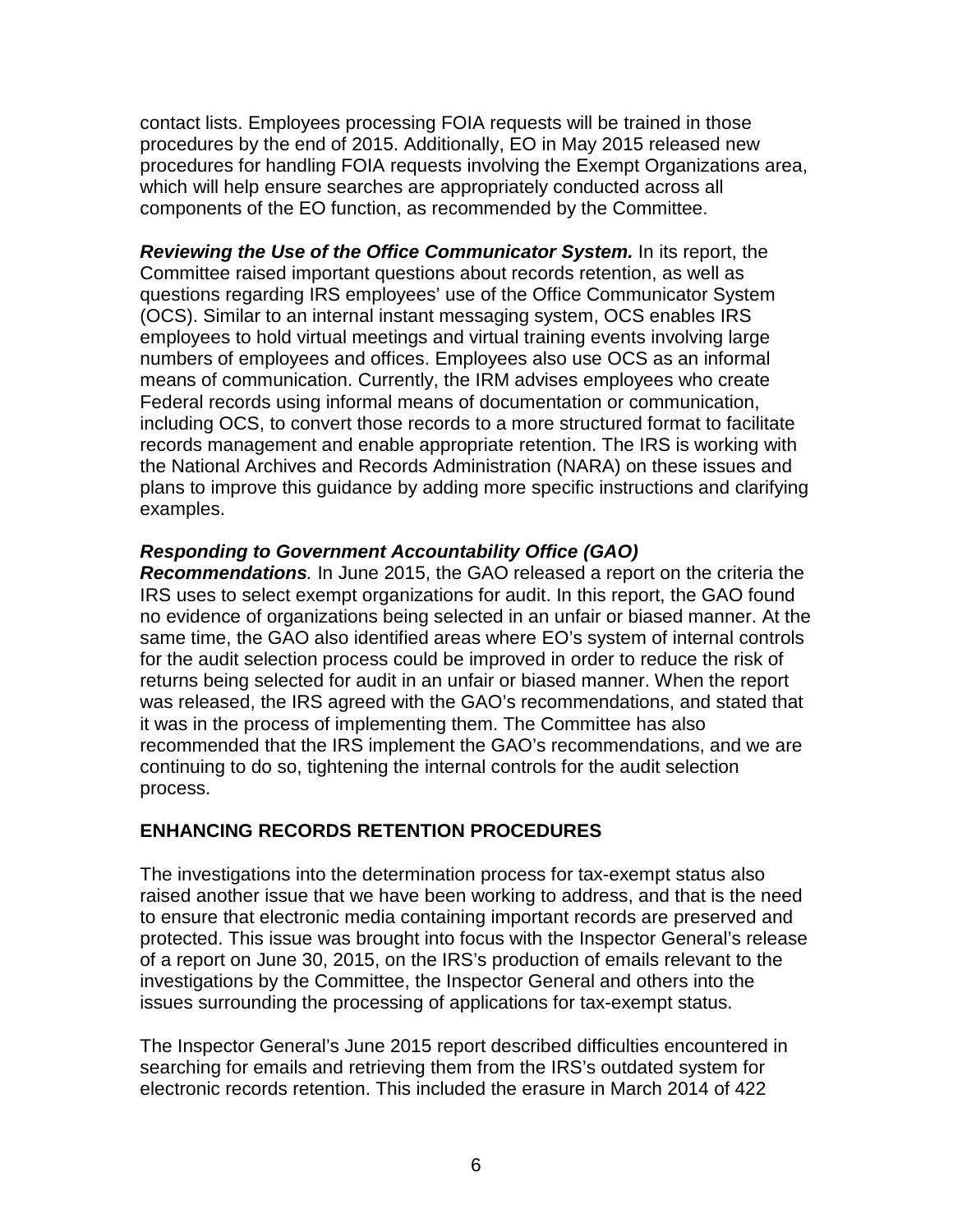disaster recovery tapes associated with a decommissioned IRS email server, which occurred despite instructions issued to agency employees in May 2013 to preserve these types of records.

The Inspector General's June 2015 report stated the IG had uncovered "no evidence that the IRS employees involved intended to destroy data on the tapes or hard drives in order to keep this information from the Congress, the DOJ or TIGTA." Nonetheless, the IRS's failure to ensure employees followed the document preservation instructions is clearly unacceptable.

With the benefit of the Inspector General's report, the IRS has been making significant progress in implementing records management improvements. Specifically, we have initiated a process to secure the email records of all senior officials in the agency, including having all files archived to the network rather than relying on individual hard drives. We are also implementing records management improvements based on recommendations from NARA.

Additionally, we have worked to increase training of front-line information technology (IT) employees on document preservation issues, to exert greater control over the management of our email server backups, and to continue the preservation of all disaster recovery tapes. Collectively, these steps have helped the IRS create better policies and procedures to minimize the risk of future data loss incidents.

# **ADDRESSING OTHER CRITICAL TAX ADMINISTRATION ISSUES**

While the IRS is working to complete the implementation of the Committee's recommendations in regard to the processing of applications for tax-exempt status, we also appreciate the bipartisan efforts being made by the Committee on other issues critical to taxpayers and tax administration.

One important issue involves pending legislation to extend a group of tax provisions that expired at the end of 2014. The uncertainty we face over the timing of the extenders legislation raises operational and compliance risks for the IRS's delivery of the upcoming tax filing season beginning in January and for everyone involved in tax administration. We are grateful for the Committee's efforts to ensure that Congress makes a decision, one way or another, on this legislation in a timely manner.

If the uncertainty over this legislation persists into December, the IRS could be forced to postpone the opening of the 2016 filing season. This would delay the start of processing of tax refunds for millions of taxpayers. In order to ensure there are no disruptions to the upcoming filing season, we believe it is critical for Congress to make a decision on the extenders legislation no later than the end of November. It will also be important to know whether any such legislation will be passed with or without substantive changes to the tax provisions. Minimal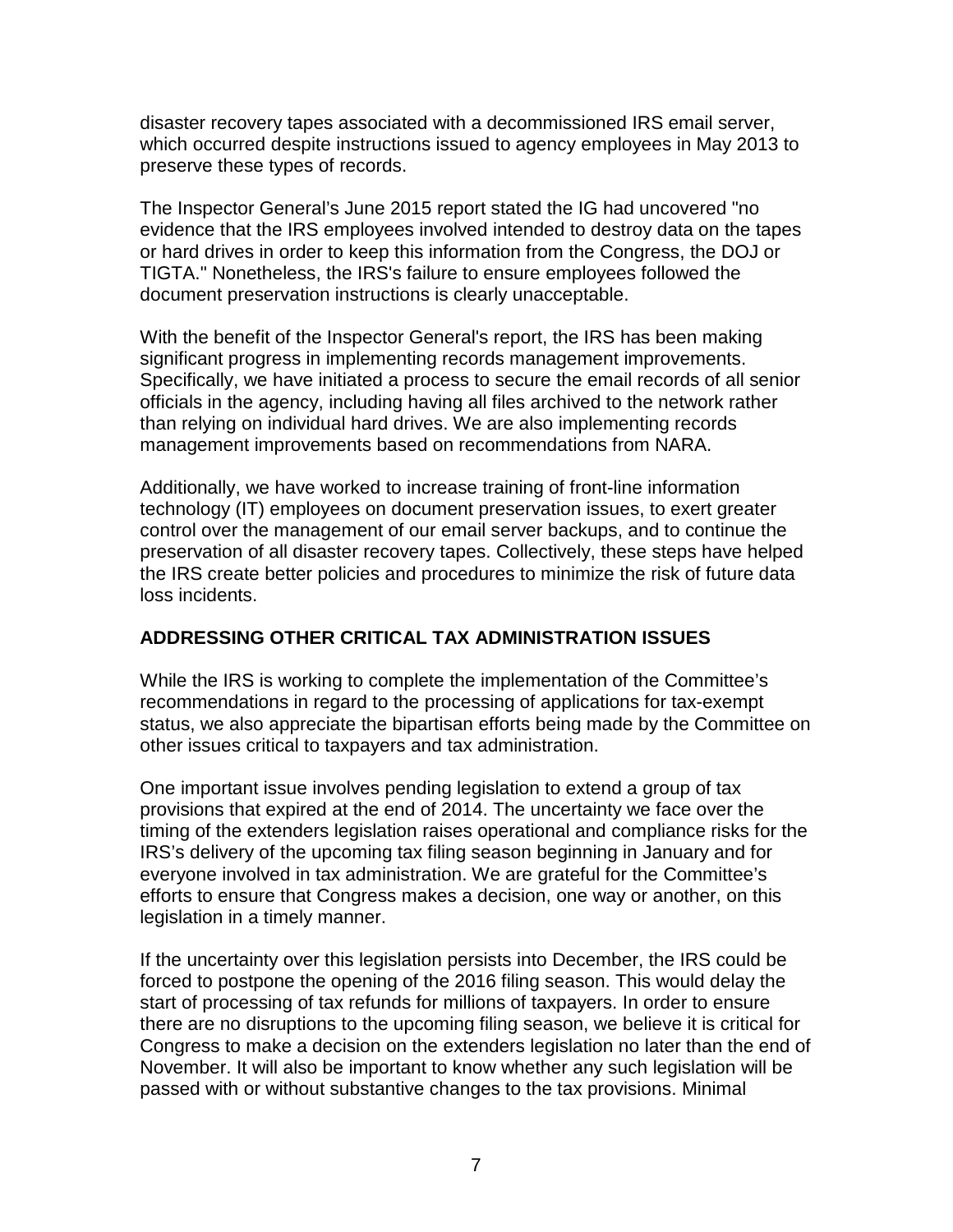changes to the provisions will simplify changes to IRS systems and aid the IRS in starting the tax filing season on time.

In addition to its efforts on tax extenders, the Committee has also been considering identity theft legislation. This legislation contains a number of provisions that would assist the IRS in its fight against stolen identity refund fraud and also improve tax administration generally. They include:

- *Acceleration of information return filing due dates.* Under current law, most information returns, including Forms 1099 and 1098, must be filed with the IRS by February 28 of the year following the year for which the information is being reported, while Form W-2 must be filed with the Social Security Administration (SSA) by the last day of February. The due date for filing information returns with the IRS or SSA is generally extended until March 31 if the returns are filed electronically. The proposed legislation would require these information returns to be filed earlier, which would assist the IRS in identifying fraudulent returns and reduce refund fraud, including refund fraud related to identity theft.
- *Authority to require minimum qualifications for return preparers.* The proposed legislation would provide the agency with explicit authority to require all paid preparers to have a minimum knowledge of the tax code. Requiring all paid preparers to keep up with changes in the Code would help promote high quality services from tax return preparers, improve voluntary compliance, and foster taxpayer confidence in the fairness of the tax system. It would help the IRS to focus resources on the truly fraudulent returns.
- *Expanded access to National Directory of New Hires*. Under current law, the IRS is permitted to access the Department of Health and Human Services' National Directory of New Hires for purposes of enforcing the Earned Income Tax Credit and verifying employment reported on a tax return. The proposed legislation would allow IRS access to the directory for broader tax administration purposes, which would assist the agency in preventing stolen identity refund fraud.
- *Masking Social Security Numbers (SSN).* Under current law, the Form W-2 furnished to an employee must include the employee's SSN. The proposed legislation would allow truncated SSNs on the copy of the Form W-2 furnished to employees. This change would make it more difficult for identity thieves to steal SSNs.
- *Streamlined critical pay authority.* The IRS Restructuring and Reform Act of 1998 increased the IRS's ability to recruit and retain a small number of key executive-level staff by providing the agency with streamlined critical pay authority. This allowed the IRS, with approval from Treasury, to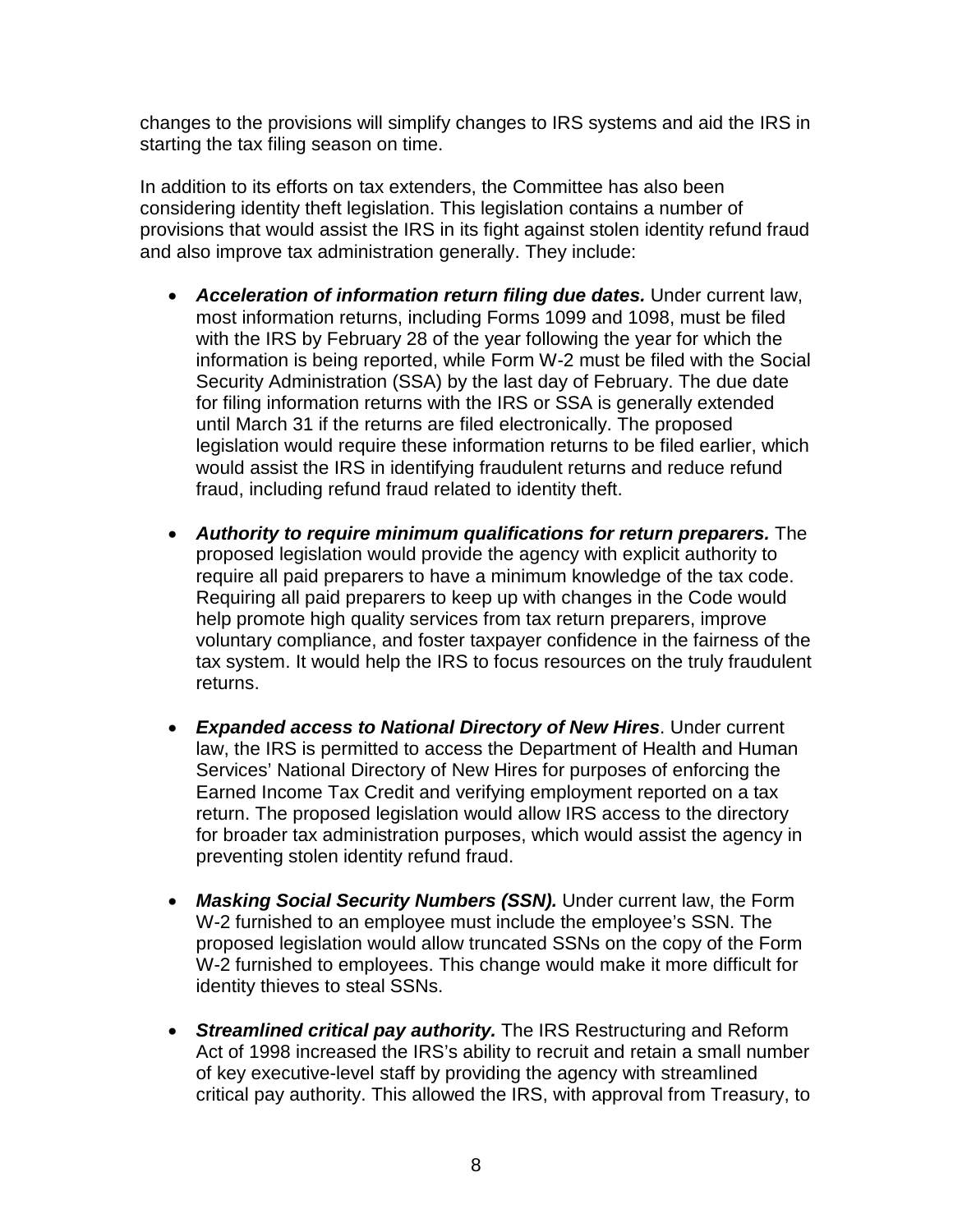hire well-qualified individuals to fill positions deemed critical to the agency's success in areas such as international tax, IT, cybersecurity, online services and analytics support. This authority, which ran effectively for 14 years, expired at the end of Fiscal Year (FY) 2013. The loss of streamlined critical pay authority has created major challenges to our ability to retain employees with the necessary high-caliber expertise in the areas mentioned above. The proposed legislation would reinstate this authority.

The IRS has also discussed with the Committee a number of other proposals that would improve tax administration, and I encourage the Committee to approve these provisions as well. They include:

- *Correctible error authority.* The IRS has authority in limited circumstances to identify certain computation mistakes or other irregularities on returns and automatically adjust the return for a taxpayer, colloquially known as "math error authority." At various times, Congress has expanded this limited authority on a case-by-case basis to cover specific, newly enacted tax code amendments. The IRS would be able to significantly improve tax administration – including reducing improper payments and cutting down on the need for costly audits – if Congress were to enact a proposal contained in the President's FY 2016 budget request to replace the existing specific grants of this authority with more general authority covering computation errors and incorrect use of IRS tables. Congress could also help in this regard by creating a new category of "correctible errors," allowing the IRS to fix errors where the IRS has reliable information that a taxpayer has an error on his/her return.
- *Simplification of partnership audits*. Auditing of large partnerships has become very challenging for the IRS, in part because of the way the agency must apply the partnership audit rules contained in the Tax Equity and Fiscal Responsibility Act of 1982 (TEFRA). These rules were designed to improve tax administration by making it possible for the IRS to conduct audits at the partnership level, instead of auditing each individual partner. But TEFRA was enacted when partnerships generally were smaller than they are today, and before they had complicated tiered structures as they do now. The TEFRA rules generally require the IRS to notify each partner at the start of an audit and to push any resulting adjustment down through the partnership to each partner. Thus, a single audit can generate thousands of adjustments. One proposal that has been offered by the Administration would mandate certain streamlined audit and adjustment procedures for any partnership that has 100 or more direct partners, or that has at least one direct partner that is a pass-through entity. Under the streamlined procedures, only direct partners would receive audit adjustments, and any direct partner that was itself a passthrough entity would be responsible for paying the resulting tax.